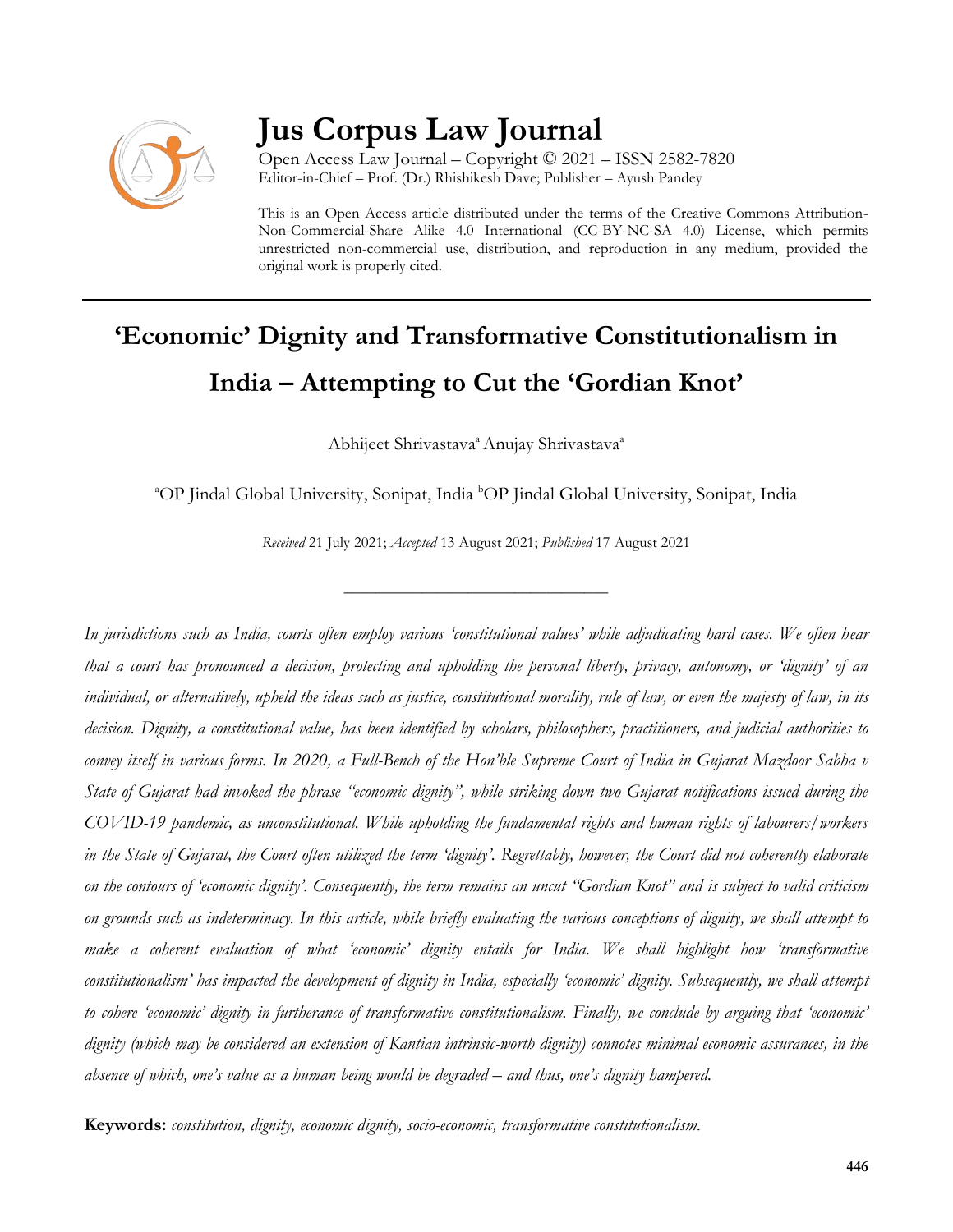### **INTRODUCTION**

Last year, in *Gujarat Mazdoor Sabha & Anr v The State of Gujarat***<sup>1</sup>** ("GMS decision"), a Full Bench of the Supreme Court of India headed by Dr. D.Y. Chandrachud, J. had struck down two notifications made by the State of Gujarat under Section 5 of the Factories Act, 1948 ("the Act").**<sup>2</sup>** The notification, which was issued during a crucial time when India was in lockdown owing to the COVID-19 pandemic,**<sup>3</sup>** had exempted all factories in Gujarat from adhering to various workers' rights guaranteed by the aforesaid legislation. As the court found these notifications unconstitutional, the State of Gujarat rescinded its earlier notifications.**<sup>4</sup>** The *GMS decision* has been hailed for being a progressive judgment that has, *inter alia*, upheld and protected the fundamental rights of the labourers.**<sup>5</sup>**

The *GMS decision* has consistently emphasized the human 'dignity' of workers/labourers at the workplace, with numerically six invocations of the term dignity.**<sup>6</sup>** Interestingly, while discussing the Constitution's tryst with economic experiments and the Directive Principles of State Policy ("DPSP"), the court had invoked the phrase 'economic' dignity. In this article, we intend to locate economic dignity under the Indian Constitution, and through our analysis, we shall argue that economic dignity is a constitutional value that necessarily impacts the imports of various fundamental rights.

l

**<sup>3</sup>** *Gujarat Mazdoor Sabha & Anr v The State of Gujarat* (2020) 10 SCC 459 [2], [24]; Gautam Bhatia, 'The Pandemic, Labour Rights, And The Supreme Court's Judgment In Gujarat Mazdoor Sabha' (*Live Law*, 3 October 2020) [<https://www.livelaw.in/columns/coronavirus-and-the-constitution-the-pandemic-labour-rights-and-the](https://www.livelaw.in/columns/coronavirus-and-the-constitution-the-pandemic-labour-rights-and-the-supreme-courts-judgment-in-gujarat-mazdoor-sabha-163922)[supreme-courts-judgment-in-gujarat-mazdoor-sabha-163922>](https://www.livelaw.in/columns/coronavirus-and-the-constitution-the-pandemic-labour-rights-and-the-supreme-courts-judgment-in-gujarat-mazdoor-sabha-163922) accessed 20 July 2021

**<sup>4</sup>** Labour & Employment Department, State of Gujarat, 'Notification No. GHR/2020/146/FAC/142020/346/M3' (*E-Citizen, Government of Gujarat*, 2020)

[<https://www.labour.gujarat.gov.in/Portal/Document/1\\_242\\_1\\_FactoriesAct.pdf>](https://www.labour.gujarat.gov.in/Portal/Document/1_242_1_FactoriesAct.pdf) accessed 20 July 2021 **5** 'From 'right to internet' to freedom to marry irrespective of faith: 5 progressive court judgments of 2020' (*Free Press Journal*, 18 December 2020) [<https://www.freepressjournal.in/india/from-right-to-internet-to-freedom-to](https://www.freepressjournal.in/india/from-right-to-internet-to-freedom-to-marry-irrespective-of-faith-5-progressive-court-judgments-of-2020)[marry-irrespective-of-faith-5-progressive-court-judgments-of-2020>](https://www.freepressjournal.in/india/from-right-to-internet-to-freedom-to-marry-irrespective-of-faith-5-progressive-court-judgments-of-2020) accessed 20 July 2021; Gautam Bhatia, 'By elevating labour rights to human rights, the SC opens a door, writes Gautam Bhatia' (*Hindustan Times*, 5 October 2020) [<https://www.hindustantimes.com/columns/by-elevating-labour-rights-to-human-rights-the-sc-opens-a](https://www.hindustantimes.com/columns/by-elevating-labour-rights-to-human-rights-the-sc-opens-a-door-writes-gautam-bhatia/story-owY0suGfPjRNyebfPLdcWP.html)[door-writes-gautam-bhatia/story-owY0suGfPjRNyebfPLdcWP.html>](https://www.hindustantimes.com/columns/by-elevating-labour-rights-to-human-rights-the-sc-opens-a-door-writes-gautam-bhatia/story-owY0suGfPjRNyebfPLdcWP.html) accessed 20 July 2021

**<sup>1</sup>** *Gujarat Mazdoor Sabha & Anr v The State of Gujarat* (2020) 10 SCC 459

**<sup>2</sup>** The Factories Act 1948, §5

**<sup>6</sup>** *Gujarat Mazdoor Sabha & Anr v The State of Gujarat* (2020) 10 SCC 459 [29], [38], [39], [42], [44]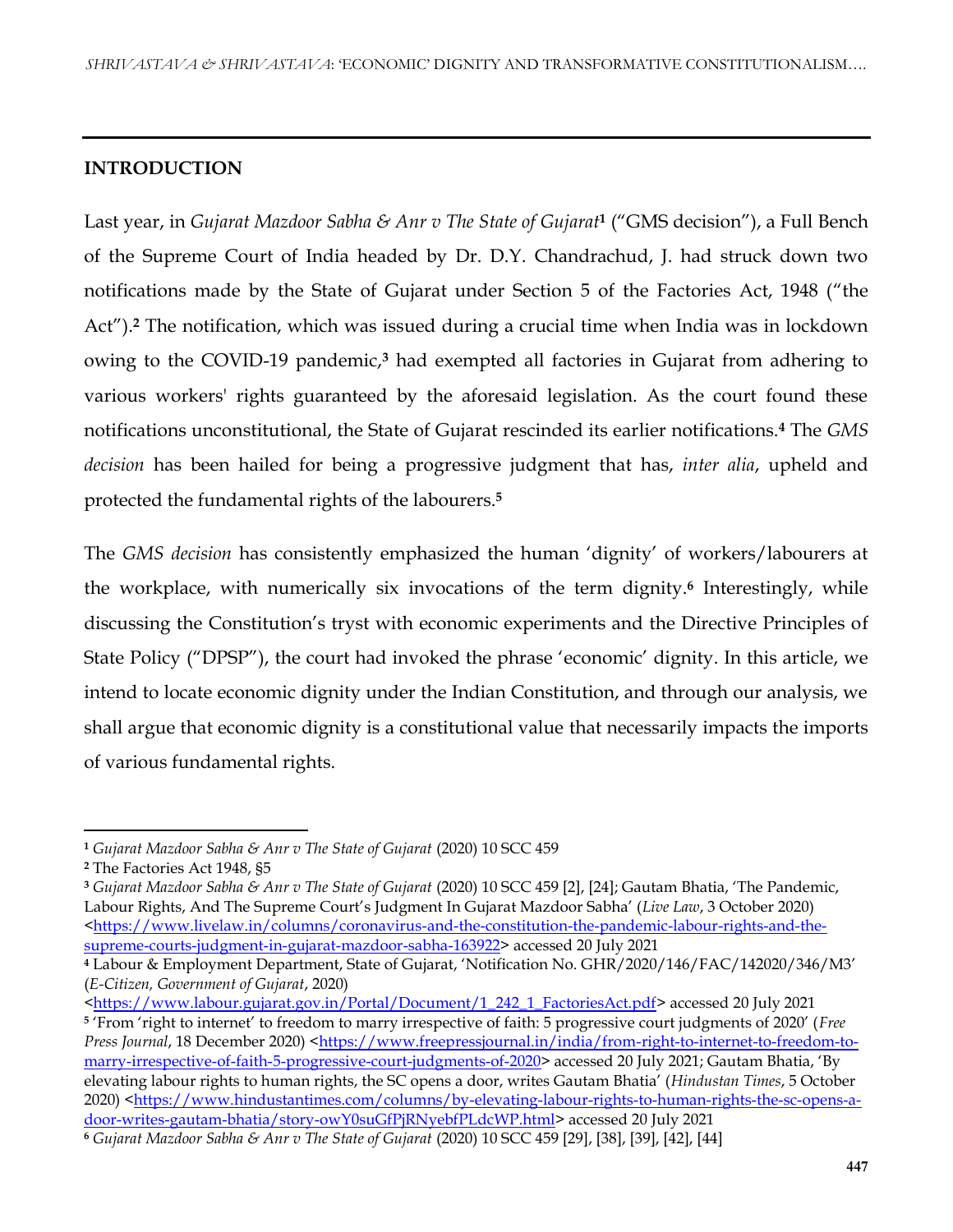First, we shall first explore the various conceptions of human dignity conceived under Indian jurisprudence. Second, we highlight in detail dignity as conceived under the Indian Constitution. Third, moving forward, we explore how transformative constitutionalism can and must continue to influence Indian dignity jurisprudence, including for 'economic' dignity. Lastly, we shall then consider in detail our construction of economic dignity, based on the *GMS decision* and other case laws.

#### **VARIOUS CONCEPTIONS OF HUMAN DIGNITY**

Human dignity has been conceptualized by authors and courts across the world into various forms, often with many disagreements,**<sup>7</sup>** which persist even today. Carter Snead's famous work had narrowed dignity into two broad forms: 'intrinsic' dignity and 'contingent' dignity.**<sup>8</sup>** Dr. Pritam Baruah, a renowned legal scholar on constitutional values including dignity, has recorded three forms of dignity: 'status-based' dignity, 'Kantian intrinsic-worth' dignity (or simply, 'intrinsic dignity'), and the 'performance-based' dignity.**<sup>9</sup>** Authors such as Tiwari have recently attempted to locate 'communitarian' dignity or 'group' dignity within the Indian Constitution,**<sup>10</sup>** which was also recently postulated as a constitutional value by the majority opinion of A.K. Sikri, J. in the landmark Constitution Bench decision in *Aadhaar*. **11**

Let us discuss these conceptions briefly. The notion of 'intrinsic' dignity or 'Kantian intrinsicworth' dignity, posits that by virtue of being a human being, every individual is equally

 $\overline{\phantom{a}}$ **<sup>7</sup>** Pritam Baruah, 'Human Dignity in Adjudication: The Limits of Placeholding and Essential Contestability Accounts' [2014] 27 Can J L & Juris 329; Marcus Düwell, Jens Braarvig, Roger Brownsword and Dietmar Mieth (eds), *The Cambridge Handbook of Human Dignity: Interdisciplinary Perspectives* (Cambridge University Press 2014) **<sup>8</sup>** Carter Snead, 'Human dignity in US law' in Marcus Düwell, Jens Braarvig, Roger Brownsword and Dietmar Mieth (eds), *The Cambridge Handbook of Human Dignity: Interdisciplinary Perspectives* 386–393 (Cambridge University Press 2014)

**<sup>9</sup>** Pritam Baruah, 'Prashant Bhushan's Contempt & The Republic's Feudal Vestige' (*Article 14*, 6 August 2020) [<https://www.article-14.com/post/prashant-bhushan-s-contempt-the-republic-s-feudal-vestige>](https://www.article-14.com/post/prashant-bhushan-s-contempt-the-republic-s-feudal-vestige) accessed 20 July 2021

**<sup>10</sup>** Yashowardhan Tiwari, 'Locating A Right To "Dignity" Of Religious Denominations: The Curious Case Of Sabarimala Temple' [2020] 2 NLUJ Indian Journal of Legal Theory 97-109; Yashowardhan Tiwari, 'Theorising 'group dignity' as a constitutional value' *The Daily Guardian* (New Delhi, 29 June 2021) 7

**<sup>11</sup>** *Justice K.S. Puttaswamy (Retd) v Union of India* (2019) 1 SCC 1 [114]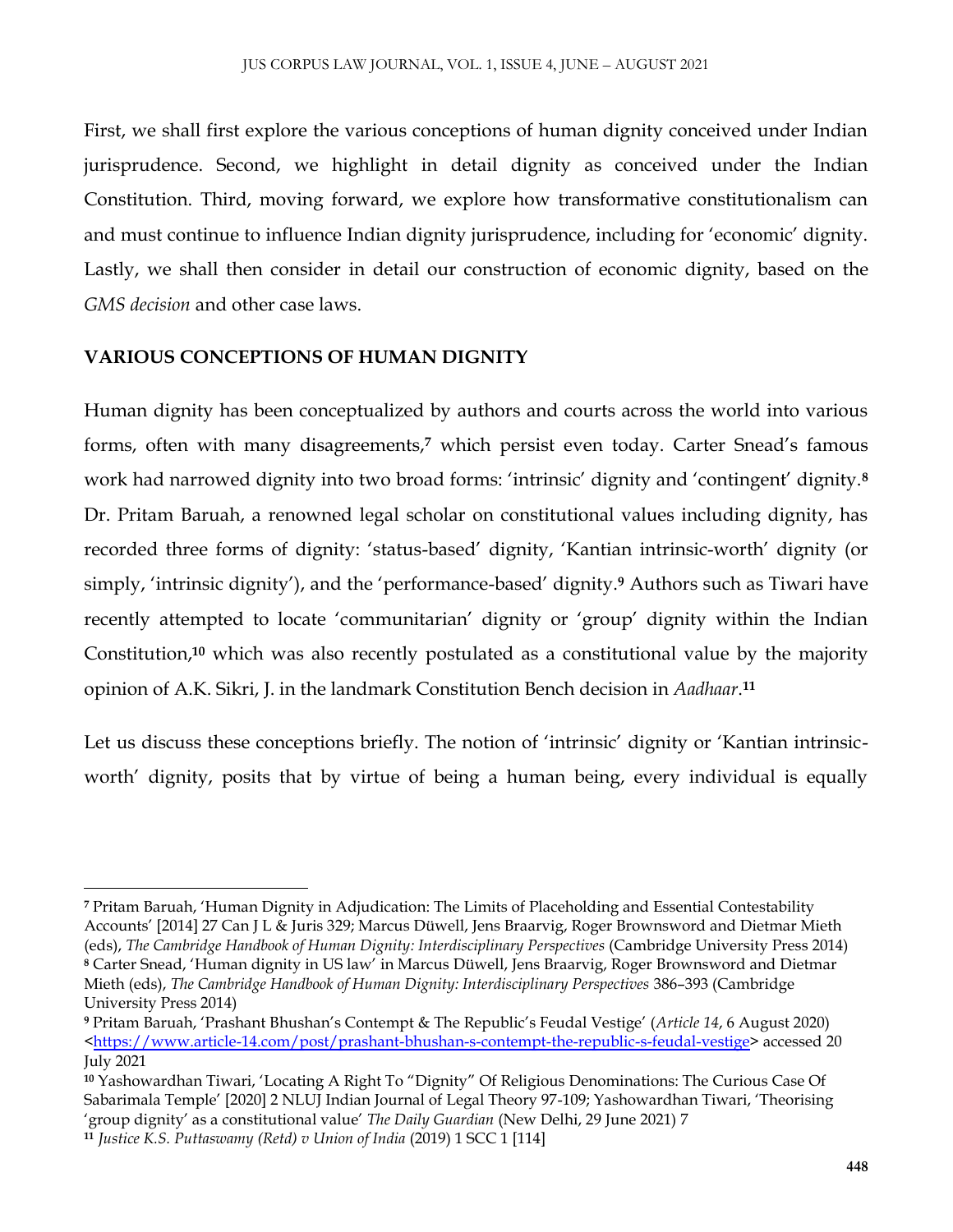entitled to dignity, i.e. a minimal and inviolable standard of moral respect and care.**<sup>12</sup>** The notion of 'intrinsic dignity' is the one that corresponds best with the constitutional scheme of India. In contrast, the notion of 'contingent dignity' posits that dignity is ascribed to those whose actions satisfy a predetermined set of criteria. Under this conception, dignity can be acquired or lost and it can also be restrained. Contingent dignity depends on the capacity to exercise autonomous choice.**<sup>13</sup>**

The relatively underdeveloped notion of 'performance-based dignity' posits that "*individuals do not have inherent worth but earn their right to be respected by actions*". While similar to contingent dignity, performance-based dignity is rarely discussed and its usage varies in academia. Moving forward, the archaic notion of 'status-based dignity' is one where dignity is restrictively available to those individuals or institutions who possess or are accorded high status, such as royalty or nobility.**<sup>14</sup>** Lastly, the idea of 'communitarian dignity' or 'group dignity' is based on the principles of inherent dignity, but adds a social dimension to the idea of dignity, by expanding autonomy to include 'public autonomy'. It is a relatively new notion that is sluggishly developing and finding acceptance in welfare states, such as India.**<sup>15</sup>** In summary, one finds that Kantian dignity is the best suited to the Indian landscape, although other models are also often conceived.

These examples are illustrative and highlighted to show the continuing expansions of dignity in Indian jurisprudence. Nonetheless, as cautioned by Dr. Tarunabh Khaitan, there is a pressing need for clearly elaborating the contents of 'dignity',**<sup>16</sup>** which applies equally to the court's reference to 'economic' dignity. Interestingly, the notion of 'economic' dignity is not

 $\overline{a}$ 

**<sup>12</sup>** Carter Snead, 'Human dignity in US law' in Marcus Düwell, Jens Braarvig, Roger Brownsword and Dietmar Mieth (eds), *The Cambridge Handbook of Human Dignity: Interdisciplinary Perspectives* 386–387 (Cambridge University Press 2014)

**<sup>13</sup>** *Id,* 386, 392-3

**<sup>14</sup>** Pritam Baruah (n 9)

**<sup>15</sup>** Yashowardhan Tiwari, 'Locating A Right To "Dignity" Of Religious Denominations: The Curious Case of Sabarimala Temple' [2020] 2 NLUJ Indian Journal of Legal Theory 97-109; Yashowardhan Tiwari, 'Theorising 'group dignity' as a constitutional value' *The Daily Guardian* (New Delhi, 29 June 2021) 7

**<sup>16</sup>** Tarunabh Khaitan, 'Dignity as an Expressive Norm: Neither Vacuous Nor a Panacea' [2012] 32(1) Oxford J Legal Stud 14 (2012)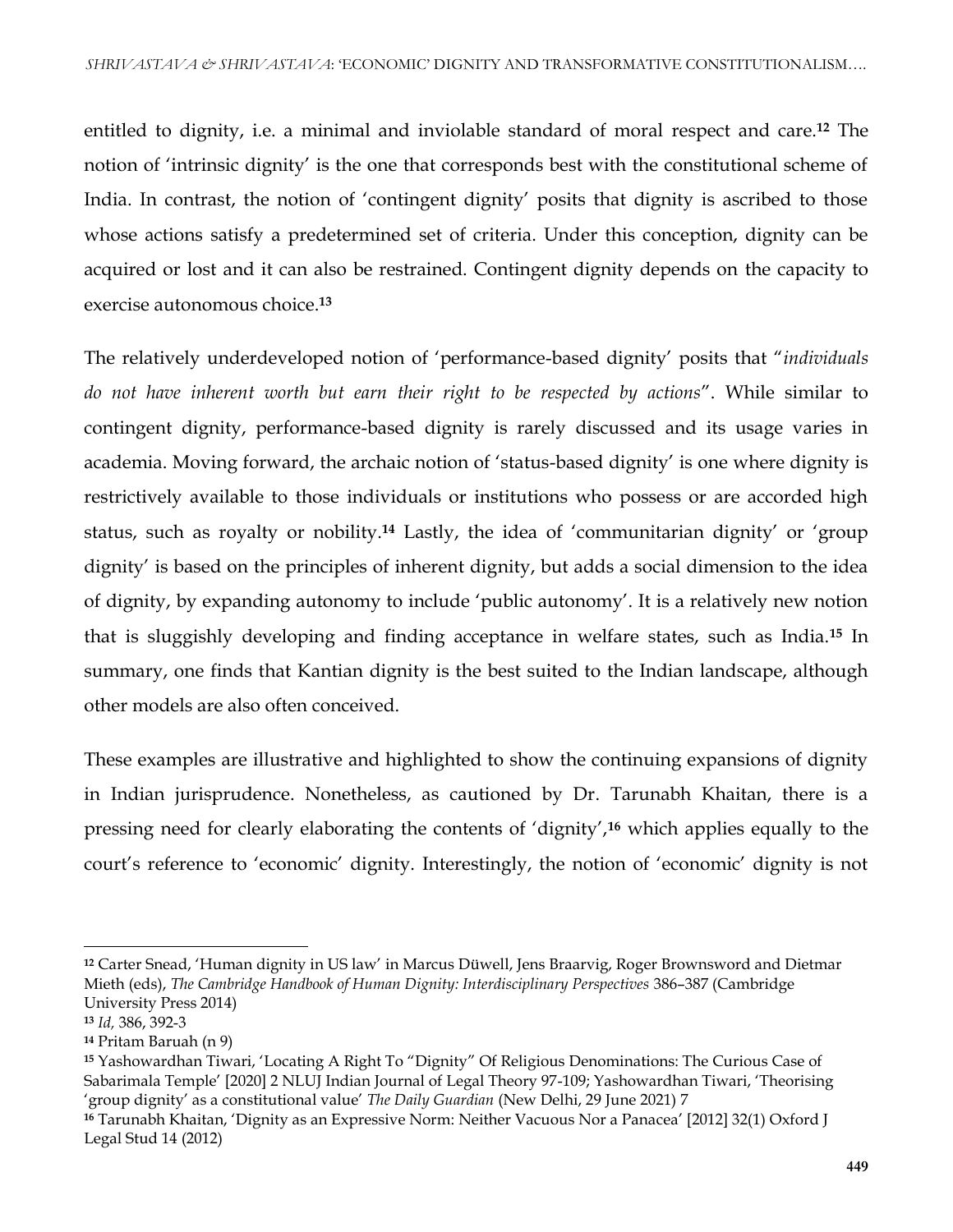alien to foreign jurisprudence.**<sup>17</sup>** However, *GMS decision* is the first instance where the term has appeared in Indian case-laws, that too, only in one reference. Despite this, there are indeed previous observations by courts that have sought to link economic justice with dignity, which we shall explore below.

#### **DIGNITY AND THE CONSTITUTION**

While very rarely mentioned in its provisions, the term 'dignity' can be located in the Preamble of the Indian Constitution.**<sup>18</sup>** When the Preamble in the Draft Constitution was being debated, B.N. Rau had argued that "[...] *unless the dignity of the individual is assured, the nation cannot be united*"**<sup>19</sup>**, a belief shared by Ambedkar.**<sup>20</sup>** Over the past decade, the Supreme Court has invoked human dignity various times. In fact, this very vision of dignity as the overarching assurance of the Constitution has been confirmed by Chandrachud, J. in *NCT of Delhi v LG Governor*. **21**

However, the court's invocations of 'dignity' have been subject to criticism by commentators, owing to its inconsistency in various judgments, which has led to some indeterminacy and scepticism.**<sup>22</sup>** As far as economic dignity is concerned, the court in *GMS decision* had remarked that: "*To a worker who has faced the brunt of the pandemic and is currently laboring in a workplace without the luxury of physical distancing, economic dignity based on the rights available under the statute is the least that this Court can ensure them*" [emphasis ours].**<sup>23</sup>** The court did not choose to elaborate further on what the phrase meant within the context of the Indian Constitution and what it connotes vis-à-vis human dignity. Thus, given the absence of any explanation as to its contours, economic dignity may be subject to the same criticism on grounds of indeterminacy.

**<sup>17</sup>** Jeremiah Thomas Brown, 'Economic dignity and financial capabilities: Connecting principles and concepts' (2020) Research and Policy Centre, The Brotherhood of St Laurence, Melbourne, Working Paper 2020, 11-16 [<http://library.bsl.org.au/jspui/bitstream/1/11928/1/Brown\\_Economic\\_dignity\\_and\\_financial\\_capabilities\\_20](http://library.bsl.org.au/jspui/bitstream/1/11928/1/Brown_Economic_dignity_and_financial_capabilities_20020.pdf) [020.pdf>](http://library.bsl.org.au/jspui/bitstream/1/11928/1/Brown_Economic_dignity_and_financial_capabilities_20020.pdf) accessed 22 July 2021; Gene Sperling, *Economic Dignity* (Penguin Press 2020)

**<sup>18</sup>** The Constitution of India, The Preamble

**<sup>19</sup>** Gautam Bhatia, *The Transformative Constitution: A Radical Biography in Nine Acts* (Harper Collins India 2019)

**<sup>20</sup>** Aakash Singh Rathore, *Ambedkar's Preamble: A Secret History of the Constitution of India* (Vintage Books 2020) **<sup>21</sup>** *State (NCT of Delhi) v Union of India & Anr* (2018) 8 SCC 501 [350.4]

**<sup>22</sup>** Pritam Baruah and Vikram Aditya Narayan, 'Defining Dignity' (*The Indian Express*, 9 October 2018) [<https://indianexpress.com/article/opinion/columns/defining-dignity-supreme-court-constitution-5392693/>](https://indianexpress.com/article/opinion/columns/defining-dignity-supreme-court-constitution-5392693/) accessed 20 July 2021

**<sup>23</sup>** *Gujarat Mazdoor Sabha & Anr v The State of Gujarat* (2020) 10 SCC 459 [44]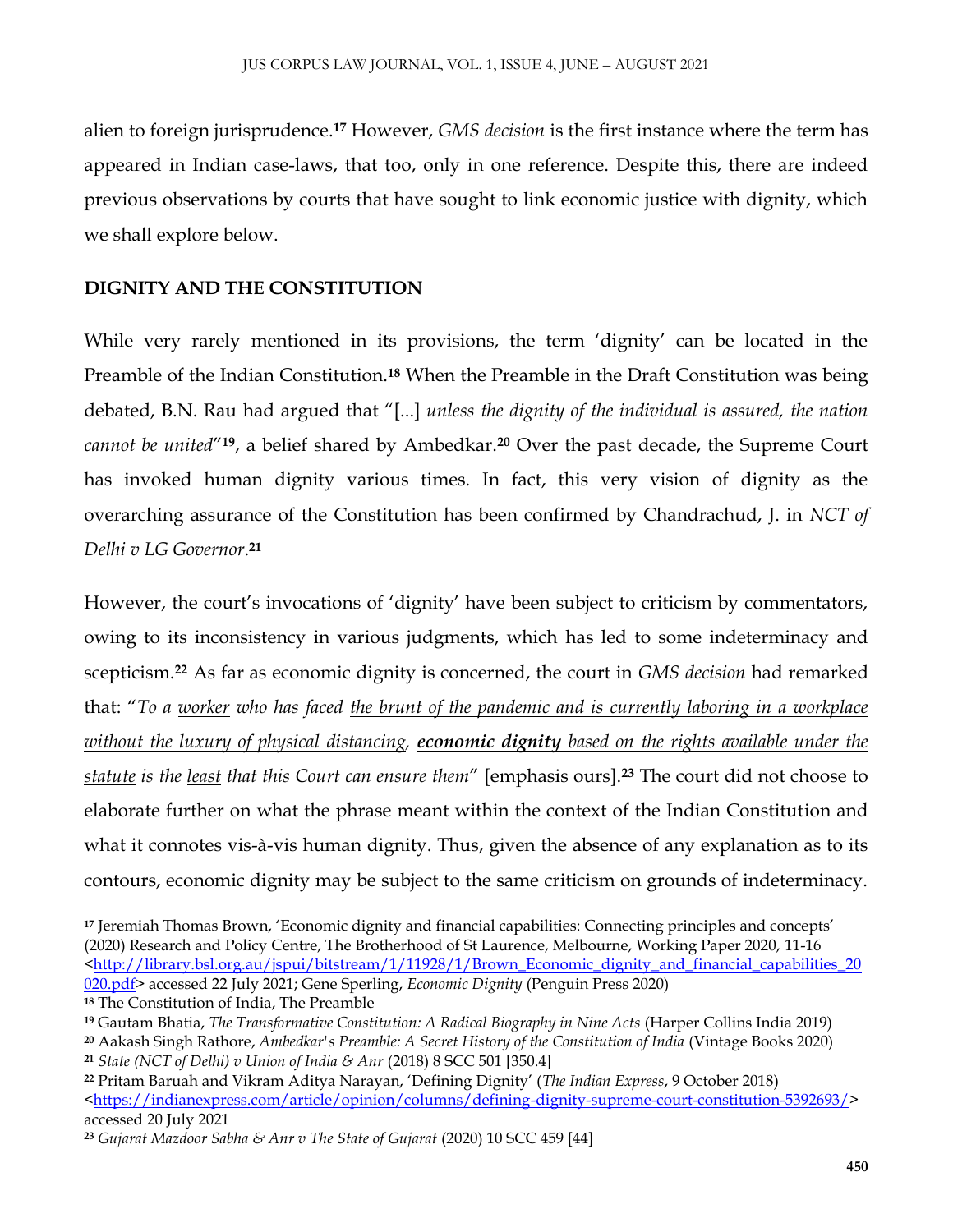To explore this, we will now recall previous decisions that may offer some guidance in this regard, in an attempt to instill coherent meanings into the term.

#### **TOWARDS TRANSFORMATIVE CONSTITUTIONALISM**

Both social and economic rights are integral to the holistic conception of dignity.**<sup>24</sup>** In the past, the Supreme Court has held that socio-economic justice is a fundamental right of the marginalized.**<sup>25</sup>** As held in *Muralidhar Dayaneo Kesekar*, **<sup>26</sup>** both the fundamental rights chapter in Part-III and the DPSP in Chapter IV of the Constitution, have been evolved to accord socioeconomic justice while securing "political justice" and achieve an "egalitarian social order". The court noted that socio-economic welfare is "*a form of liberty inasmuch as it liberates men from social conditions which narrow their choices and brighten their self-development*".**<sup>27</sup>** Furthermore, it remarked that economic rights are a *sine qua nonconcomitant* to uplift the underprivileged section of individuals into the national mainstream, thus preserving human dignity.**<sup>28</sup>** The court also opined that fundamental rights under the Constitution only tease illusions to the marginalized, disadvantaged, and deprived sections of the society, if such individuals can never effectively exercise their fundamental rights.**<sup>29</sup>**

The court in *GMS decision* has reiterated the 'transformative' intent of the Constitution. An integral element of this transformative vision would be *labour welfare*, a fact reflected in the DPSP.**<sup>30</sup>** As noted by Austin, in its constitutional vision of social and economic democracy, the Constituent Assembly was cognizant of the massive poverty in India caused due to the colonial state policies and was strongly motivated to achieve the goal of economic equality and independence.**<sup>31</sup>** This is indeed in line with transformative constitutionalism, which, *inter alia*, considers the text of the Constitution, its structure, the historical moment of its framing, later

 $\overline{a}$ 

**<sup>24</sup>** Uday Shankar, 'Setting Socio-Economic Rights in the Context of Human Dignity in India' [2016] 8 RMLNLUJ 20, 21

**<sup>25</sup>** *Panchayat Varga Sharmajivi Samudaik Sahakari, Khedut Coop Society and Ors v Haribhai Mevabhai and Ors* (1996) 10 SCC 320, [13]–[14]

**<sup>26</sup>** *Muralidhar Dayandeo Kesekar v Vishwanath Pandu Barde*, 1995 Supp (2) SCC 549 [5]

**<sup>27</sup>** *Muralidhar Dayandeo* (n 26) [11]

**<sup>28</sup>** *Muralidhar Dayandeo* (n 26) [15]

**<sup>29</sup>** *Muralidhar Dayandeo* (n 26) [16]

**<sup>30</sup>** *Gujarat Mazdoor Sabha* (n 23) [37]

**<sup>31</sup>** Granville Austin, *The Indian Constitution: Cornerstone of a Nation* (1966) 74-77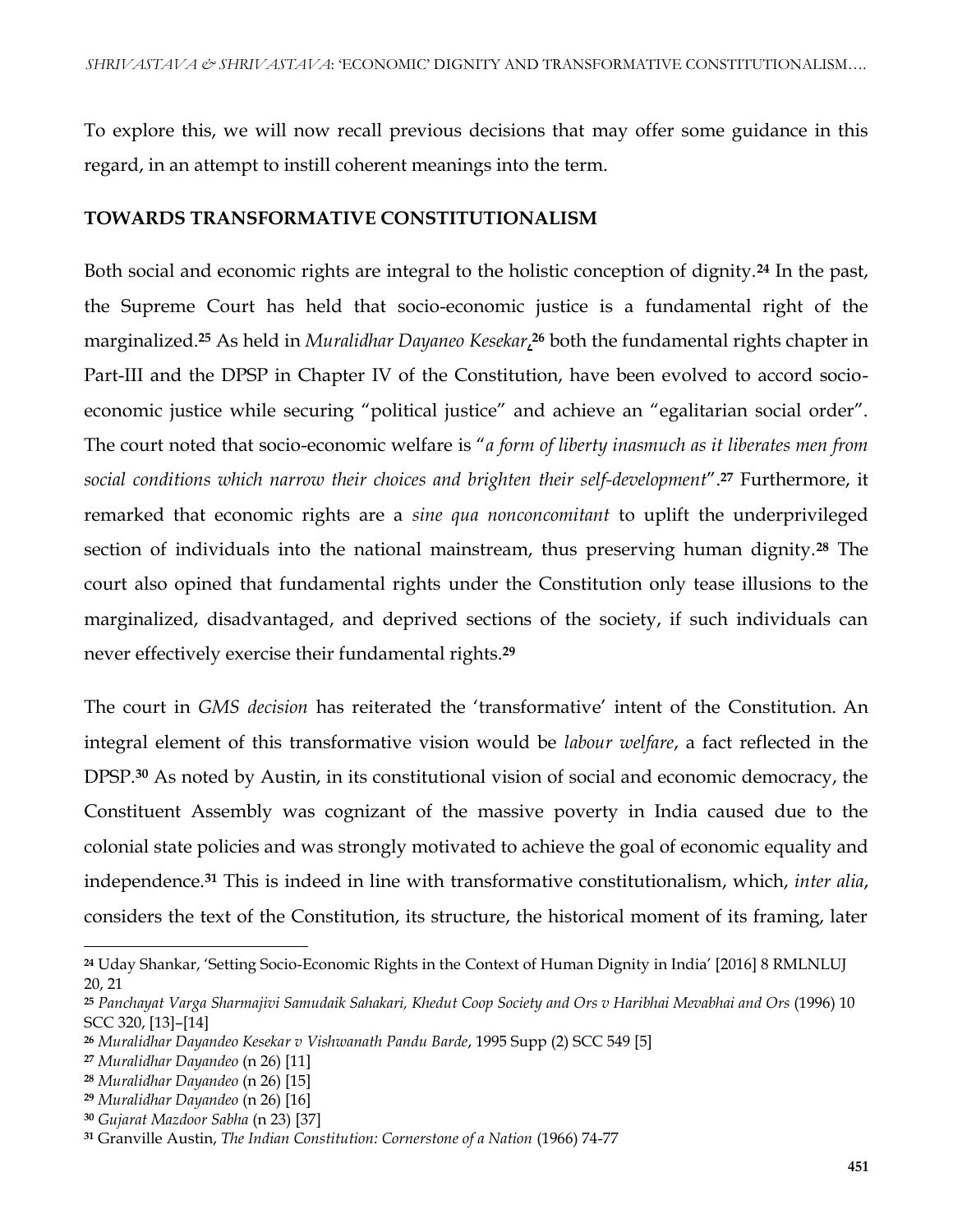developments, the drafting committee discussions, and constituent assembly debates,**<sup>32</sup>** in order to maximally heed the historical aspirations of the Constituent Assembly.

Recalling the observations in *Bhikusa Yamasa Kshatriya*, **<sup>33</sup>** it was noted by the court that: "*the State has a vital concern in preventing exploitation of labour and in insisting upon proper safeguards for the health and safety of the workers*". While protecting labour welfare and combating a public health crisis brought by the pandemic are competing interests and require balancing, a statutory provision (i.e. the Act), "*cannot be interpreted to provide a free reign for the State to eliminate provisions promoting dignity and equity in the workplace in the face of novel challenges to the state administration, unless they bear an immediate nexus to ensuring the security of the State against the gravest of threats*" [emphasis ours].**<sup>34</sup>**

This approach of the court seems to echo the sentiment of an earlier decision in the Constitution Bench in *State of UP v Jai Bir Singh*, **<sup>35</sup>** which had held that labour laws cannot be presumed to favour an interpretation in favour of either workers or the employers (industrialists), as neither can be allowed to dominate the other. This assumes relevance especially since the State of Gujarat through its notifications was trying to advance the industrialists' interests by nearly eliminating every statutory right of workers, during the lockdown.

The court added that the statutory rights under the Act which were suspended had reflected, "*hard won victories of masses of workers to ensure working conditions that uphold their dignity*."**<sup>36</sup>** Recalling various past decisions, it recorded that it was due to the severe inequity between workers and management, due to which the legislature had statutorily mandated payment for overtime work of workers,**<sup>37</sup>** amongst other rights. It further recorded that the Act is an integral element of the transformative vision of state policy, which seeks to uphold DPSPs under Article(s) 38, 39, 42, and 43 of the Indian Constitution. By attempting to neutralize the

**<sup>32</sup>** Gautam Bhatia (n 19)

**<sup>33</sup>** *Bhikusa Yamasa Kshatriya (P) Ltd v Union of India* AIR 1963 SC 1591

**<sup>34</sup>** *Gujarat Mazdoor Sabha* (n 23) [38]

**<sup>35</sup>** *State of UP v Jai Bir Singh* (2005) 5 SCC 1

**<sup>36</sup>** *Gujarat Mazdoor Sabha* (n 23) [39]

**<sup>37</sup>** *Ibid*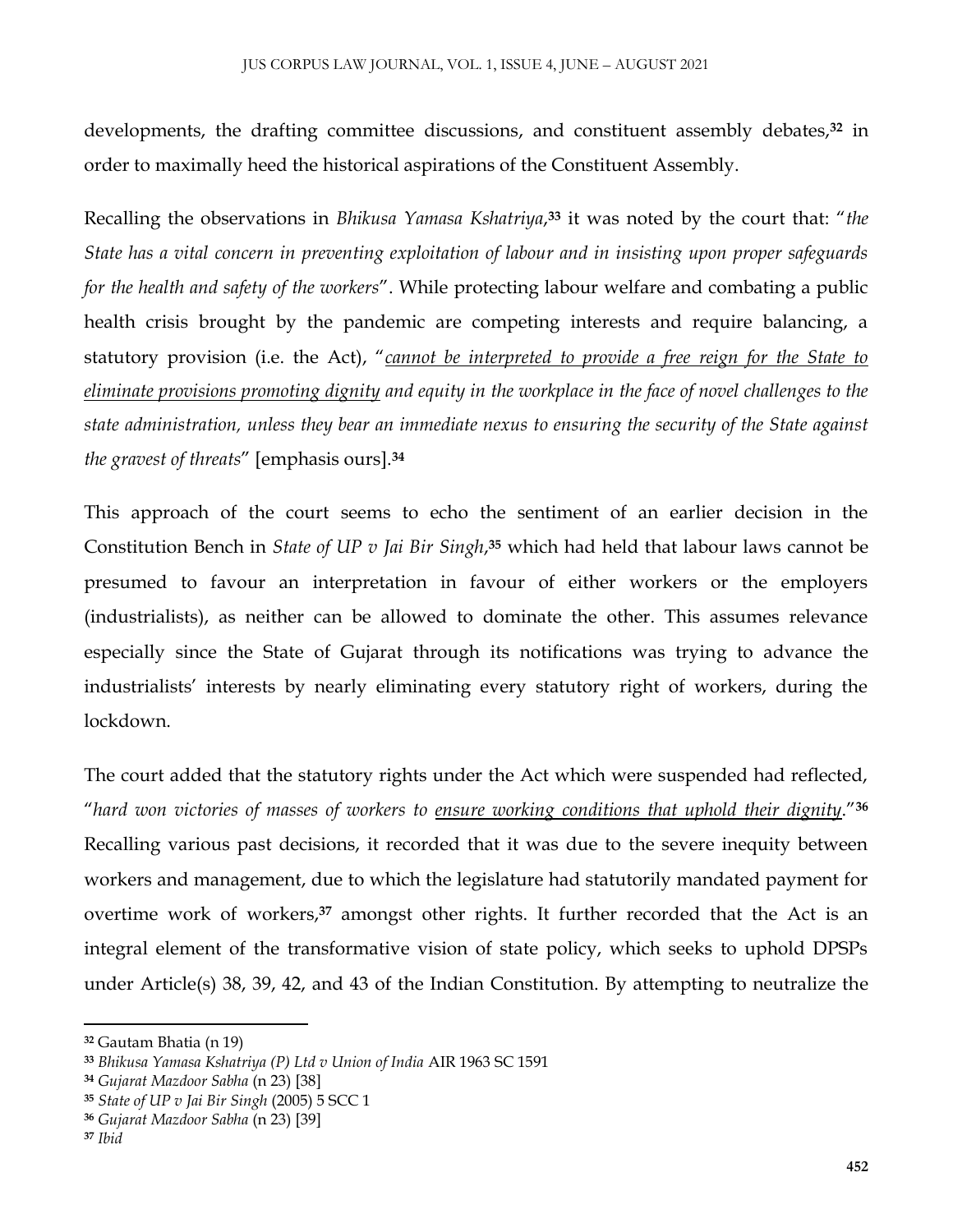power dynamics which are skewered in favour of the management/industrialists, the legislation ensures the dignity of the worker.**<sup>38</sup>** Lastly, apart from their resonance with the Constitution's underlying intents, these observations of the court are also consistent with the Gandhian philosophy of collective social development.**<sup>39</sup>**

With this, we have sought to explain in detail how transformative constitutionalism has impacted 'dignity' and specifically, 'economic dignity' jurisprudence. We have also explored in depth the Supreme Court's holdings in the *GMS decision*. Moving forward, we now attempt to construct a coherent understanding of economic dignity based on this decision and others and assess the impact of its imports. Exploring the exact impact of economic dignity as we have understood it, we shall then proceed to a broader reflection on the state of Constitutionalism in India, and how this term may factor into it.

## **COHERING ECONOMIC DIGNITY**

Previously, we explored in detail how the *GMS decision* came to the aid of labourers in Gujarat to ensure that factories comply with the basic safeguards the workers were provided within different instruments. We discussed the court's short reference to the workers' 'economic' dignity, which is invoked in the context of the many hardships the workers had to face while performing their roles, that too, during a global health crisis. To ensure compliance with these safeguards would result in respecting their economic dignity. In the past, there have also been certain other decisions where references have been made to socio-economic rights in light of dignity. In the famous 'bonded labour' case, there were mentions of humane conditions of work and maternal relief, protection, protection of the health and strength of workers, and so forth, as "minimum requirements" to enable workers to live with dignity.**<sup>40</sup>** Thus, bare

**<sup>38</sup>** *Gujarat Mazdoor Sabha* (n 23) [42]

**<sup>39</sup>** Anadi Tiwari, 'A Comparative Analysis of Gandhian v. Nehruvian Philosophies in Directive Principles of State Policy' (*Constitutional Law Society, NLUO*, 18 March 2021) [<https://clsnluo.com/2021/03/18/a-comparative](https://clsnluo.com/2021/03/18/a-comparative-analysis-of-gandhian-v-nehruvian-philosophies-in-dpsp/)[analysis-of-gandhian-v-nehruvian-philosophies-in-dpsp/>](https://clsnluo.com/2021/03/18/a-comparative-analysis-of-gandhian-v-nehruvian-philosophies-in-dpsp/) accessed 20 July 2021

**<sup>40</sup>** *Bandhua Mukti Morcha v Union of India* 1984 3 SCC 161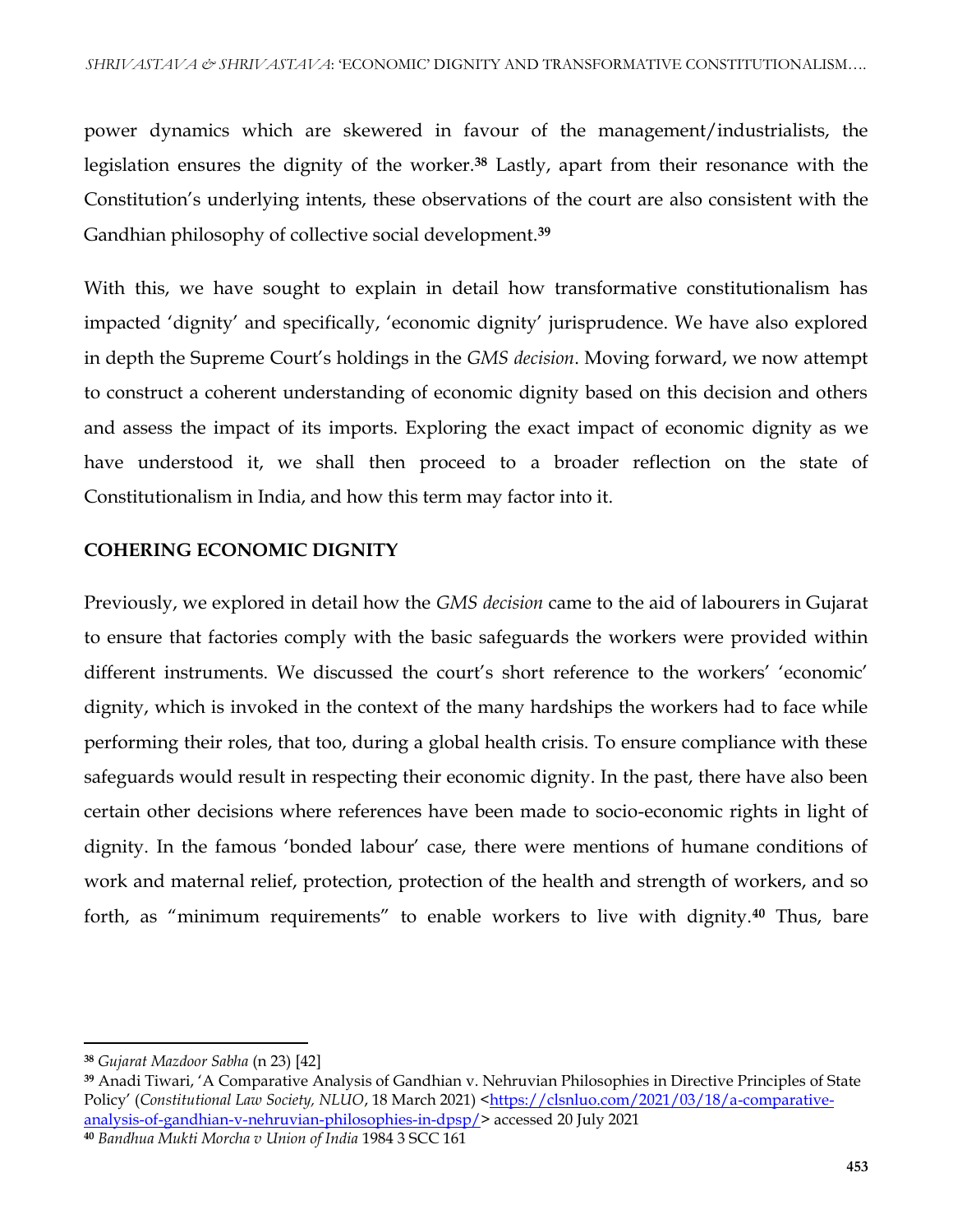minimum socio-economic rights were read as the means to ensure human dignity in its most limited sense.**<sup>41</sup>**

In *R Chandevrappa v State of Karnataka*, where alienation of land belonging to scheduled tribes was struck down, Ramaswamy, J. explained in great length the State's duty to further distributive justice, writing that economic empowerment was the "foundation" to make dignity a truism.**<sup>42</sup>** In *Haribhai Mevabhai*, socio-economic justice, as guaranteed in the Preamble, was seen by the Supreme Court as an instrument for providing dignity to every citizen.**<sup>43</sup>** Finally, in a situation where sewage workers were killed in a mishap caused due to the negligence of the State in ensuring them a safe work environment, the court once again had recourse to this socio-economic implication of dignity.**<sup>44</sup>** It was held that at the very least, the families are entitled to 'adequate' compensation from the State and the contractor involved.

What one finds in all these cases, much like the *GMS decision*, is that courts do not elaborate on what the definitional import of 'economic' dignity may entail. However, their ad-hoc assessments, factual holdings, and the reliefs granted have one belief in common – that dignity entails a "bare minimum" regard for the socio-economic or financial well-being of an individual. In their reading of the above and similar judgments, various authors**<sup>45</sup>**, albeit not in the context of 'economic' dignity, have also recognized the emphasis of the court on the "essentials" for a dignified life, including the portion of one's life spent at the workplace.

Surmising from this, in our view, 'economic' dignity need not be restricted to the compensatory aspects of one's working (remuneration), but also comprises the presence of "bare minimum" conditions for a dignified workspace. These conditions would include a safe working environment, maternity relief, and other factors described above, while

l

**<sup>41</sup>** Aloy Ojilere and Gan Ching Chuan, 'Globalisation and Judicialisation of Socio-economic Rights in India and South Africa: Catalysts for New Directions in Nigeria' [2015] 2(4) NLUJ CALQ 4, 20

**<sup>42</sup>** *R Chandevarappa & Ors v State of Karnataka & Ors* 1995 6 SCC 309

**<sup>43</sup>** *Panchayat Varga Sharmajivi Samudaik Sahakari Khedut Coop Society & Ors v Haribhai Mevabhai & Ors* 1996 10 SCC 320

**<sup>44</sup>** *Delhi Jal Board v National Campaign For Dignity & Rights of Sewerage And Allied Workers & Ors* 2011 8 SCC 568

**<sup>45</sup>** Bhaskar Kumar, 'Transactional Sex: A Socioeconomic Right Rooted in Dignity and Consent' [2017] 8 JILS, 25, 32; Uday Shankar and Saurabh Bindal, 'Judicial Adjudication of Socio-economic Rights: Indian Perspective' [2012] 1(2) NULJ 39, 49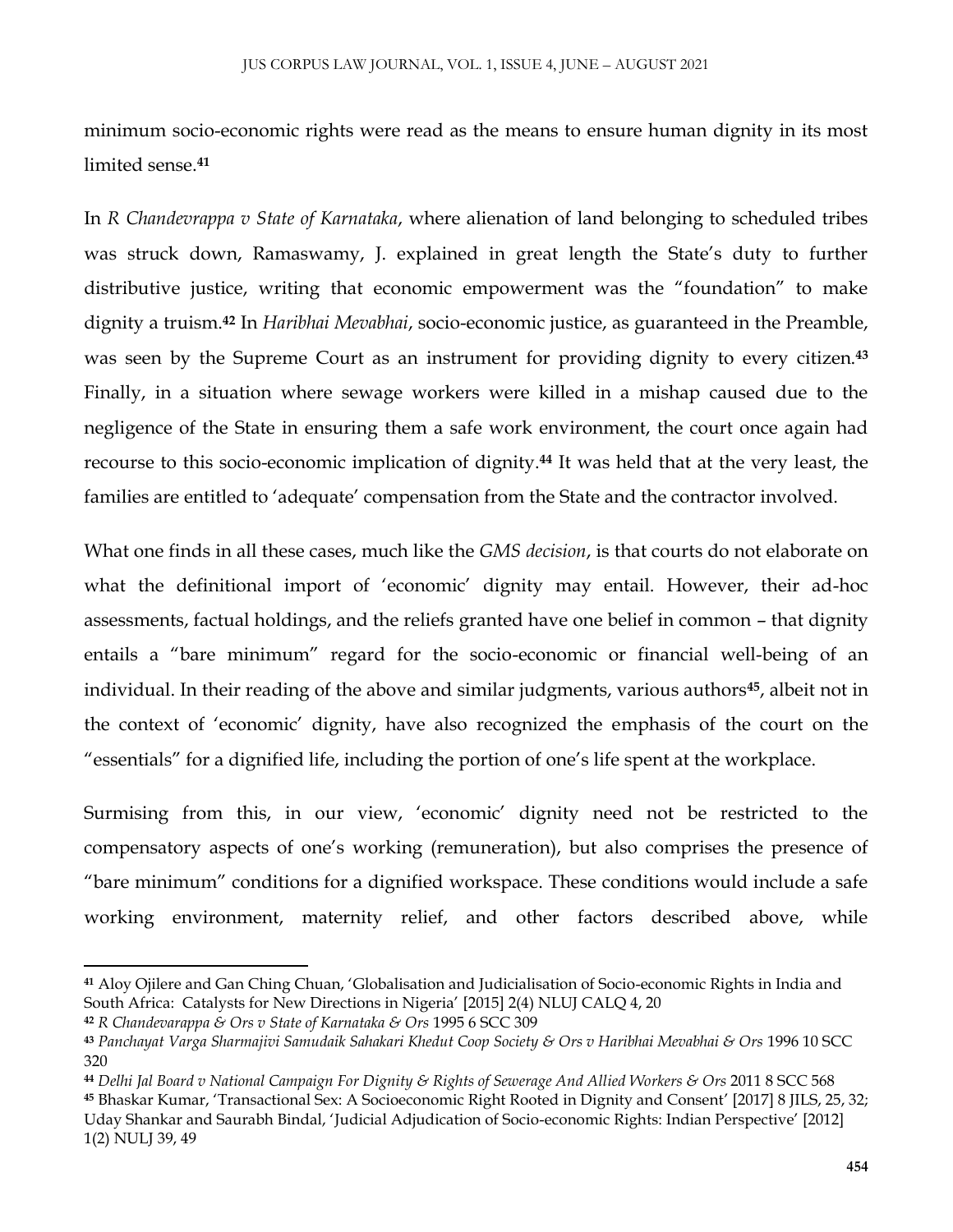complemented by the State's duty to further economic empowerment of the marginalized to the fullest extent possible. Assuring these conditions would act as the means to ensure the end of dignity as guaranteed by the Constitution. Not only does this means-end approach honour the courts' views in the cases discussed above, but it also gives effect to the aspirations of India's founders, who envisaged the assurance of dignity as the overarching end of the Constitution, as discussed above. Thus, this construction of economic dignity is in furtherance of transformative constitutionalism.

As a value that seeks to guarantee basic or minimal 'economic' assurances, economic dignity assumes immense prominence as an interpretative aid for the Constitution's guarantees. Economic dignity would also ensure that workers are not denied their rights at the cost of majoritarian morality, for as the Supreme Court has held on many recent occasions, constitutional morality necessarily triumphs over "social" morality.**<sup>46</sup>** In this light, it may have strong potential in aiding the recognition of various classes of marginalized professions' oppression, through a progressive realization of rights. In this regard, once again, economic dignity has strong potential to act as a device for transformative constitutionalism, as we had detailed previously. In the end, however, the fact remains that economic dignity would only assure "minimal" safeguards to all persons. The State's moral duty to move beyond that minimal assurance would remain vital.

#### **CONCLUDING REMARKS**

l

In this article, we have sought to instill a coherent construction of economic dignity, basing our view primarily on the *GMS decision*, as well as various previous cases. We propose that economic dignity connotes minimal economic assurances (such as economic rights relating to one's capacity as a worker), in the absence of which, one's value as a human being would be degraded – and thus, one's dignity hampered. This resonates with, and therefore, can be considered an extension of the Kantian based view of a person's 'intrinsic' dignity, which we have previously discussed in detail, as the most favoured form of dignity in Indian

**<sup>46</sup>** Abhijeet Shrivastava, 'Evolving Meanings And Judicial Reasonings – Filling In The Silences Of 'Constitutional Morality'' [2021] 10(1) WBNUJS International Journal of Law and Policy Review 46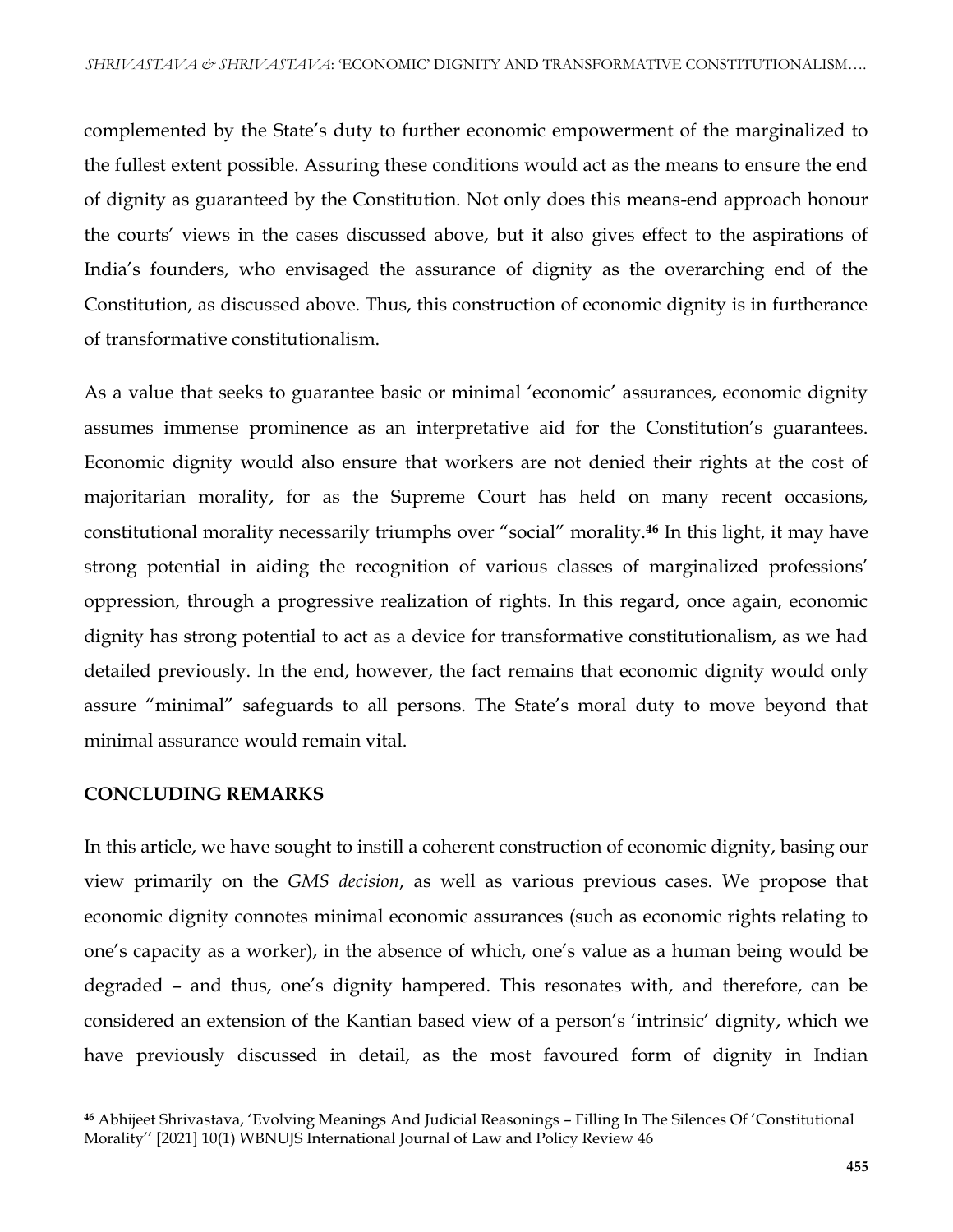jurisprudence. We concede, as we have ourselves demonstrated, that courts have not elaborated upon the conceptual contours of economic dignity in detail thus far. Despite this, as one attends to the broader reasoning employed by the court in the *GMC decision* and other cases, the above-mentioned reading of economic dignity becomes apparent. Consequently, we hope that our attempt to "cut the Gordian Knot"**<sup>47</sup>** is beneficial for future authors who explore and expand on the concept of economic dignity, as well as those authors who seek to critique its usage.

Although the *GMS decision* has been widely celebrated, we consider this fact a failure in the Indian landscape. The *GMS decision*, as also other cases where dignity and socio-economic rights have been addressed, concerned very basic assurances to one's existence. The fact that individuals have been compelled to seek courts' intervention to give effect to such assurances, that too, during a health crisis, is shameful. Another dilemma to grapple with is whether one ought to be satisfied with the minimalistic nature of these guarantees and whether we ought to expect greater promises for removing wealth disparities. However, this structural criticism, attacking at the minimal nature of the language of human rights in general,**<sup>48</sup>** is beyond the scope of this post.

In any event, judicial recognition of economic dignity would remain meaningless until the State extends concrete efforts towards realizing the socialist themes of the Indian Constitution. This imagination remains a distant dream, considering, for instance, the migrants' crisis from the last year. Countless labourers were left hapless when lockdowns struck, forced to walk hundreds of miles to reach their homes on a starved stomach, with a sizable majority succumbing to their deaths. The State's response to this was feigning ignorance, commenting that**<sup>49</sup>** no data on migrant deaths was available. In the face of such injustice enabled by the

**<sup>47</sup>** 'Gordian knot' (*Merriam Webster*, 22 July 2021) [<https://www.merriam-](https://www.merriam-webster.com/dictionary/Gordian_knot)

[webster.com/dictionary/Gordian\\_knot](https://www.merriam-webster.com/dictionary/Gordian_knot)> accessed 22 July 2021; 'Gordian knot' (*Encyclopaedia Britannica*, 22 July 2021) [<https://www.britannica.com/topic/Gordian-knot>](https://www.britannica.com/topic/Gordian-knot) accessed 20 July 2021

**<sup>48</sup>** Samuel Moyn, *Not Enough: Human Rights in an Unequal World* (Harvard University Press 2018) 10

**<sup>49</sup>** Mukesh Rawat, 'Migrant Workers Deaths: Govt. Says It Has No Data But Didn't People Die? Here Is A List*'* (*IndiaToday*, 9 September 2016) *<*[https://www.indiatoday.in/news-analysis/story/migrant-workers-deaths](https://www.indiatoday.in/news-analysis/story/migrant-workers-deaths-govt-says-it-has-no-data-but-didn-t-people-die-here-is-a-list-1722087-2020-09-16)[govt-says-it-has-no-data-but-didn-t-people-die-here-is-a-list-1722087-2020-09-16>](https://www.indiatoday.in/news-analysis/story/migrant-workers-deaths-govt-says-it-has-no-data-but-didn-t-people-die-here-is-a-list-1722087-2020-09-16) accessed 20 July 2021